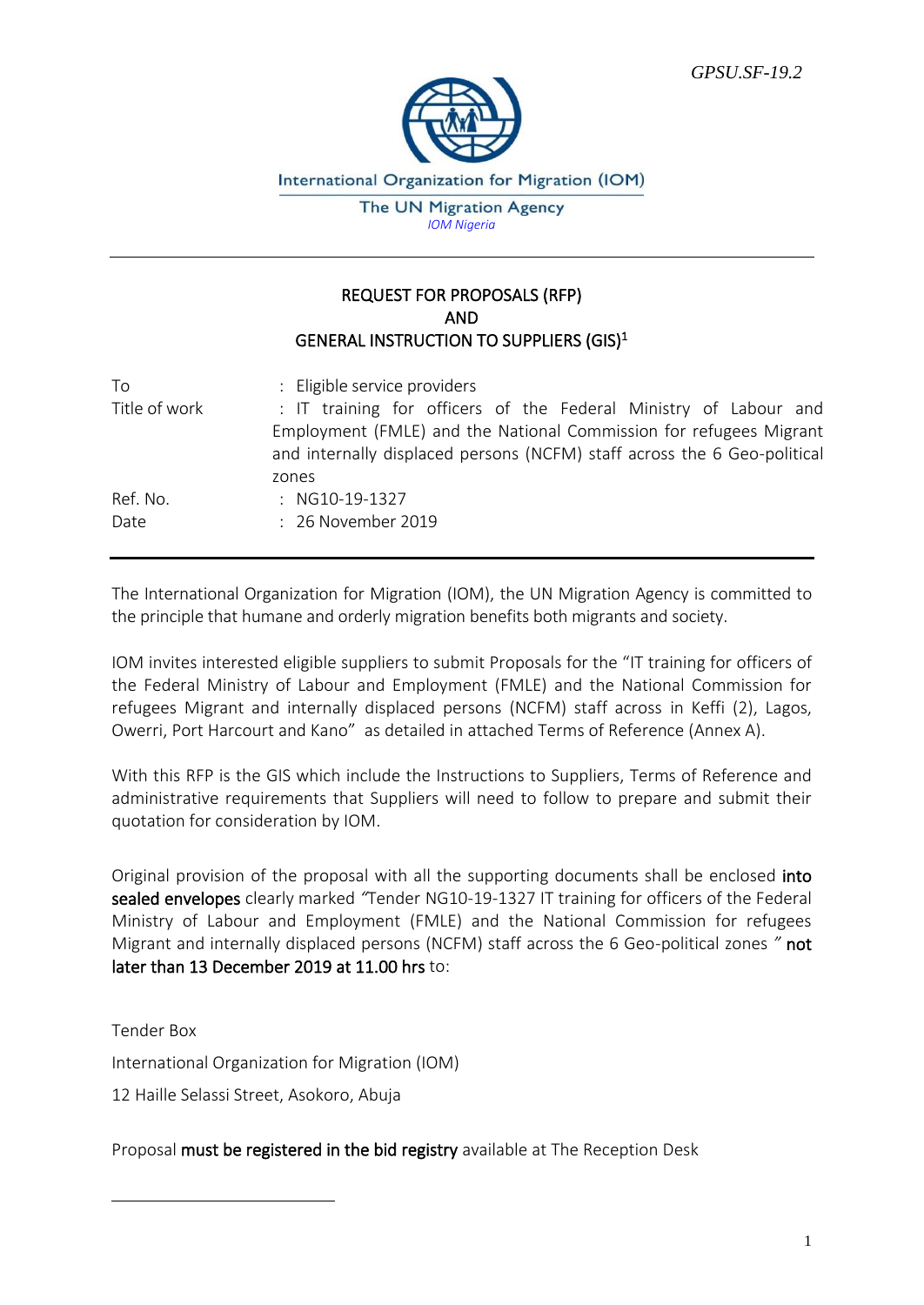### Proposal s submitted after deadline will be rejected.

Proposal shall be valid for a period of 60 days with confirmation of stated price validity for one year period after submission of Bids.

Please address questions in writing to the following email [rsemlek@iom.int](mailto:rsemlek@iom.int) and [fsimpson@iom.int](mailto:fsimpson@iom.int) specifying in the subject line: *"*Tender NG10-19-1327 IT training for officers of the Federal Ministry of Labour and Employment (FMLE) and the National Commission for refugees Migrant and internally displaced persons (NCFM) staff across the 6 Geo-political zones*"*not later than 2 (two) working days prior to deadline for submission.

IOM reserves the right to accept or reject any Proposal, and to cancel the procurement process and reject all Proposals at any time prior to award of Purchase Order or Contract, without thereby incurring any liability to the affected Contractor/s or any obligation to inform the affected Contractor/s of the ground for the IOM's action.

Very truly yours,

Bids Evaluation and Awards Committee IOM Nigeria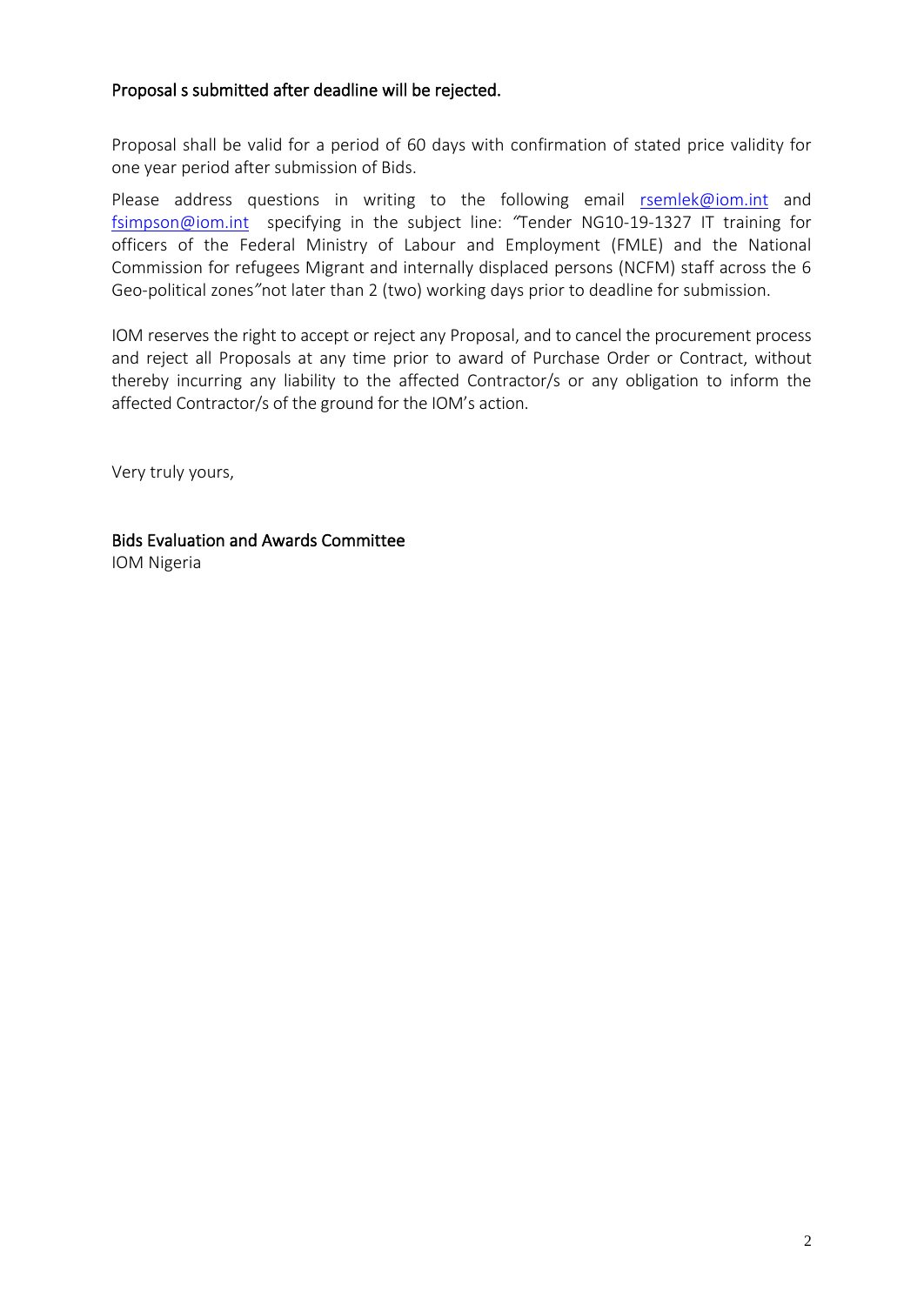# 1. Description of Service

IOM request prospective service provider, hereinafter referred to as the "IT training for officers of the Federal Ministry of Labour and Employment (FMLE) and the National Commission for refugees Migrant and internally displaced persons (NCFM) staff across the 6 Geo-political zones" as detailed in attached Terms of Reference (Annex A).

Requirements:

- 1. A company profile.
- 2. The resume of the facilitators and support personnel.
- 3. Reports of similar trainings conducted by the contractor in the past 5 years (minimum).
- 4. Training methodology.
- 5. Registration with the Corporate Affairs Commission (CAC).
- 6. A financial proposal with a breakdown of cost professional fees, cost of venue, transportation, etc

## 2. Corrupt, Fraudulent, and Coercive Practices

IOM requires that all IOM Staff, manufacturers, suppliers or distributors, observe the highest standard of ethics during the procurement and execution of all contracts. IOM shall reject any proposal put forward by Suppliers, or where applicable, terminate their contract, if it is determined that they have engaged in corrupt, fraudulent, collusive or coercive practices. In pursuance of this policy, IOM defines for purposes of this paragraph the terms set forth below as follows:

- Corrupt practice means the offering, giving, receiving or soliciting, directly or indirectly, of anything of value to influence the action of the Procuring/Contracting Entity in the procurement process or in contract execution;
- Fraudulent practice is any act or omission, including a misrepresentation, that knowingly or recklessly misleads, or attempts to mislead, the Procuring/Contracting Entity in the procurement process or the execution of a contract, to obtain a financial gain or other benefit to avoid an obligation;
- Collusive practice is an undisclosed arrangement between two or more bidders designed to artificially alter the results of the tender procedure to obtain a financial gain or other benefit;
- Coercive practice is impairing or harming, or threatening to impair or harm, directly or indirectly, any participant in the tender process to influence improperly its activities in a procurement process, or affect the execution of a contract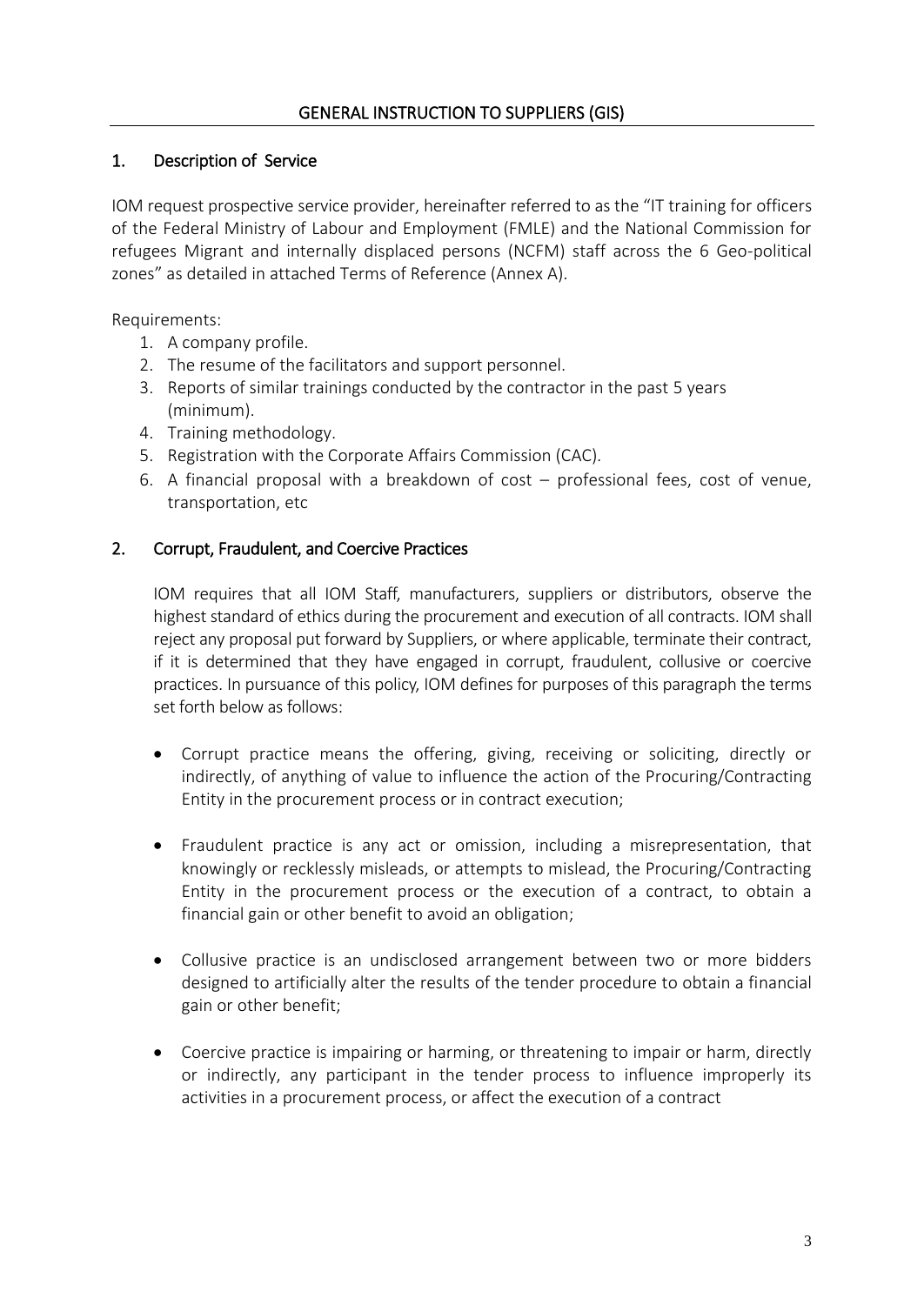## 3. Conflict of Interest

All Suppliers found to have conflicting interests shall be disqualified to participate in the procurement at hand. A Supplier may be considered to have conflicting interest under any of the circumstances set forth below:

- A Supplier has controlling shareholders in common with another Supplier;
- A Supplier receives or has received any direct or indirect subsidy from another Supplier;
- A Supplier has the same representative as that of another Supplier for purposes of this Proposal;
- A Supplier has a relationship, directly or through third parties, that puts them in a position to have access to information about or influence on the Proposal of another or influence the decisions of the Mission/Procuring Entity regarding this quotation process;
- A Supplier submits more than one Proposal in this quotation process;
- A Supplier who participated as a consultant in the preparation of the design or technical specifications of the Goods and related services that are subject of this quotation process.

### 4. Eligible Suppliers

Only Suppliers that are determined to be qualified shall be considered for award.

#### 5. Cost of Preparing the Quotation

The Supplier shall bear all costs associated with the preparation and submission of his Proposal and IOM will not in any case be responsible and liable for the costs incurred.

#### 6. Errors, omissions, inaccuracies and clarifications

The documents and forms requested for the purpose of soliciting Proposals shall form part of the Contract; hence care should be taken in completing these documents.

Suppliers shall not be entitled to base any claims on errors, omissions, or inaccuracies made in the Proposal Documents.

Suppliers requiring any clarifications on the content of this document may notify the IOM in writing at the following address.

Please address questions in writing to the following email [rsemlek@iom.int](mailto:rsemlek@iom.int) and [fsimpson@iom.int](mailto:fsimpson@iom.int) specifying in the subject line: *"*Tende*r* NG10-19-1327 IT training for officers of the Federal Ministry of Labour and Employment (FMLE) and the National Commission for refugees Migrant and internally displaced persons (NCFM) staff across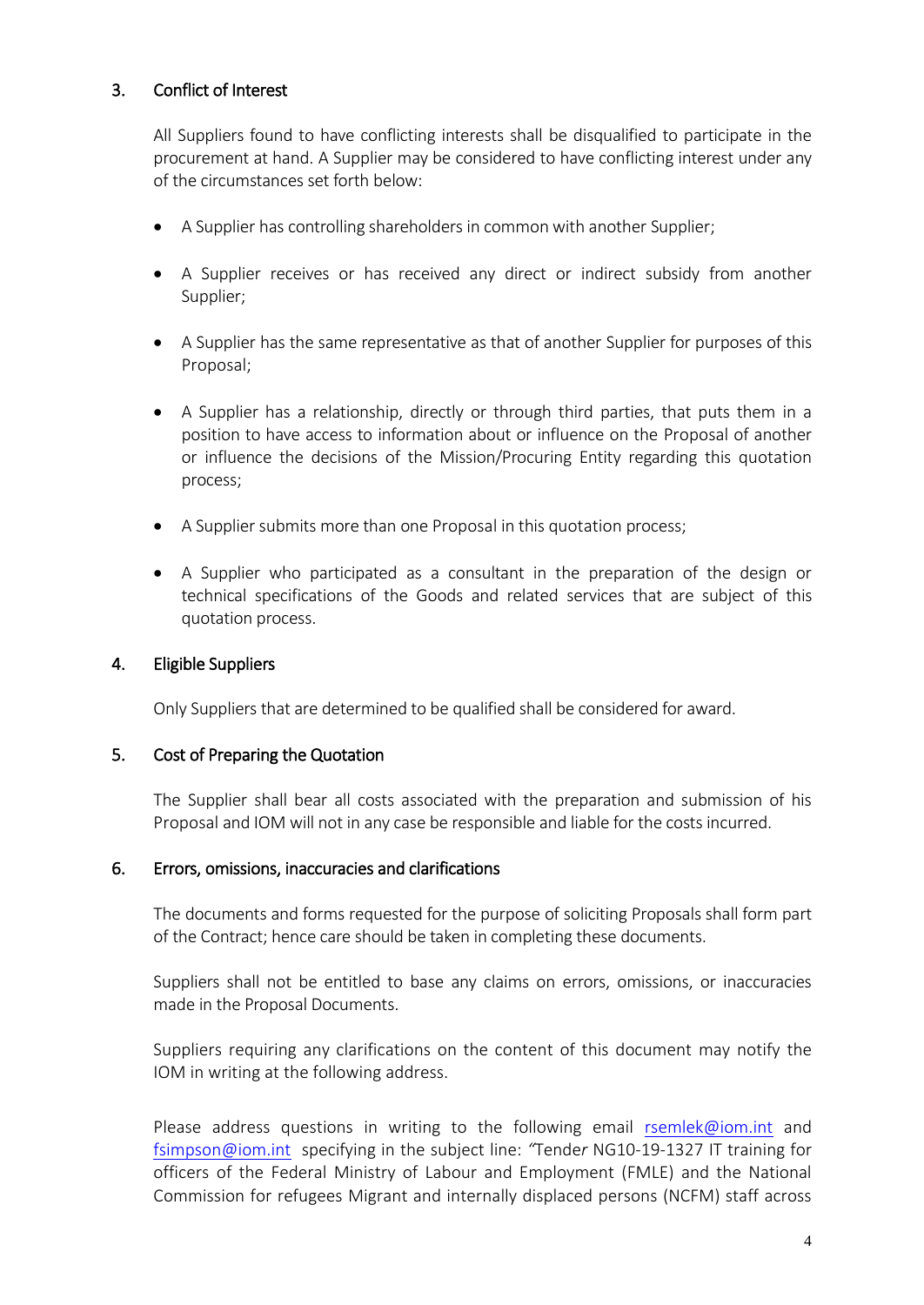the 6 Geo-political zones *"*not later than 2 (two) working days prior to deadline for submission.

Copies of the response including description of the clarification will be given to all Suppliers who received this General Instruction, without identifying the source of the inquiry.

### 7. Confidentiality and Non-Disclosure

All information given in writing to or verbally shared with the Supplier in connection with this General Instruction is to be treated as strictly confidential. The Supplier shall not share or invoke such information to any third party without the prior written approval of IOM. This obligation shall continue after the procurement process has been completed whether or not the Supplier is successful.

## 8. IOM's Right to accept any Proposal and to reject any and all Proposals

 IOM reserves the right to accept or reject any Proposals, and to cancel the procurement process and reject all Quotations, at any time prior to award of contract, without thereby incurring any liability to the affected Supplier/s or any obligation to inform the affected Supplier/s of the ground for IOM's action.

### 9. Requirements

## 9.1 Proposal Documents

The following shall constitute the Proposal Documents to be submitted by the Suppliers:

- 1. A company profile.
- 2. The resume of the facilitators and support personnel.
- 3. Reports of similar trainings conducted by the contractor in the past 5 years (minimum).
- 4. Training methodology.
- 5. Registration with the Corporate Affairs Commission (CAC).
- 6. A financial proposal with a breakdown of cost professional fees, cost of venue, transportation, etc

# 9.2 Proposal Form

The Proposal Form and other required documents shall be duly signed and accomplished and typewritten or written in indelible ink. Any correction made to the prices, rates or to any other information shall be rewritten in indelible ink and initialed by the person signing the Proposal Form.

The language of the Proposal shall be in English and prices shall be quoted in NGN (Nigerian Naira), exclusive of VAT.

Prices quoted by the Supplier shall be fixed during Supplier performance of the contract and not subject to price escalation and variation on any account, unless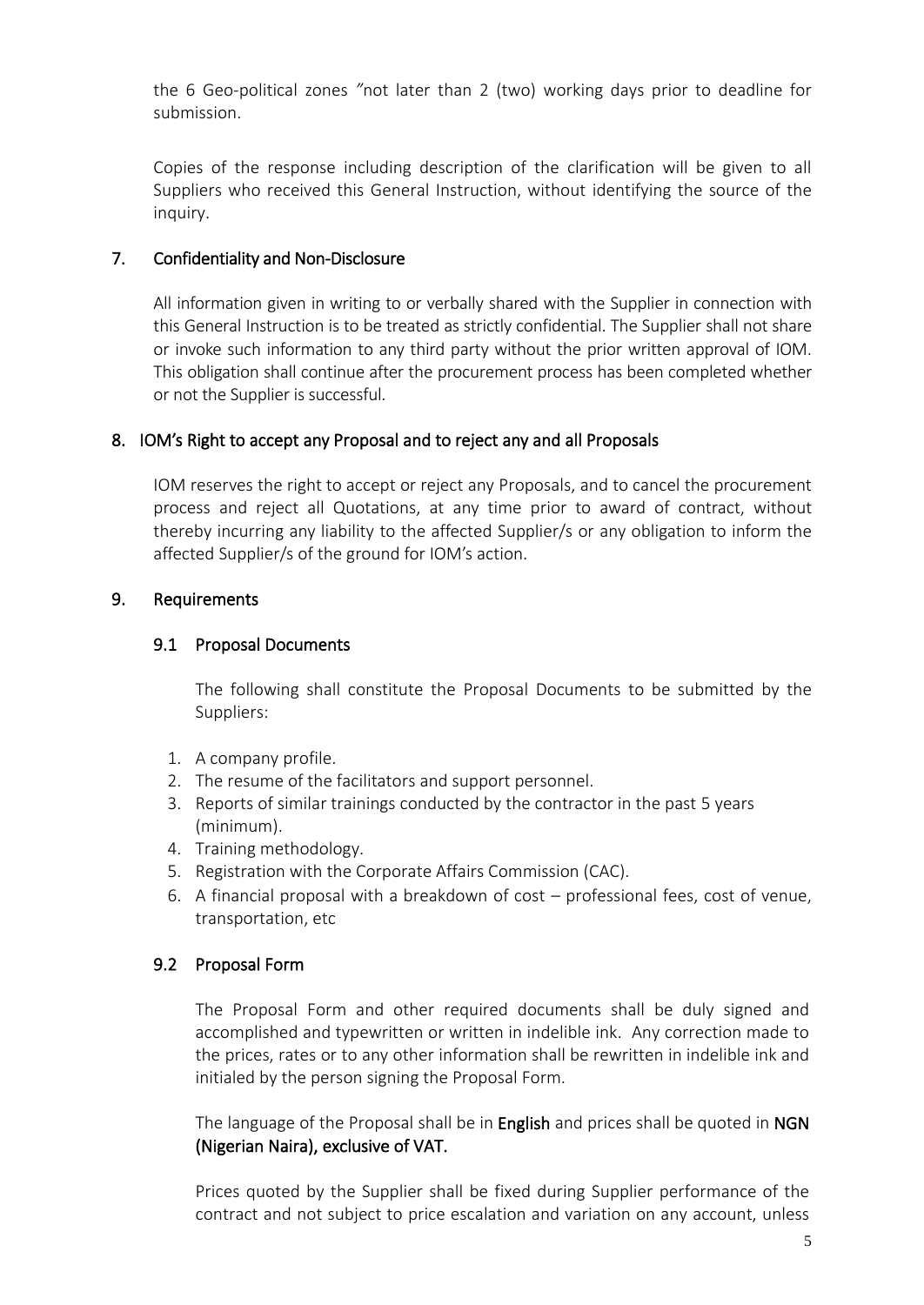otherwise approved by IOM. A submitted Proposal with an adjustable price Proposal will be treated as non-responsive and will be rejected.

### 9.3 Validity of Proposal Price

The Proposal shall remain valid for a period of 60 days after the deadline for submission.

In exceptional circumstances, prior to expiry of the period of validity of Proposals, IOM may request that the Suppliers extend the period of validity for a specified additional period. The request and the response there to shall be made in writing. A supplier agreeing to the request will not be required or permitted to modify its Proposal.

### 9.4 Documents Establishing Supplier's Eligibility and Qualification

The Supplier shall furnish, as part of its Proposal, documents establishing the Supplier's eligibility to submit Proposal and its qualifications to perform the contract if its Proposal is accepted. The IOM's standard Vendors Information Sheet shall be used for this purpose.

In the case of a Supplier not doing business within the Mission's country, the Supplier is or will be (if awarded the contract) represented by an Agent in that country equipped, and be able to carry out the Supplier's maintenance, repair and spare parts-stocking obligations prescribed in the Conditions of Contract and/or Technical Specifications*.*

### 10. Submission of Proposal Documents

Duly signed and stamped Proposal must be submitted in a sealed envelope. The Suppliers must seal the "Original" of the Quotation Documents as stated in item 9.1 (Proposal Documents) shall be duly signed and stamped and delivered not later than 13 December 2019 at 11.00 hrs.

#### Late Proposals will be rejected.

### 11. Opening of Quotations.

At the indicated time and place, the opening of Proposals shall be carried out by IOM in the presence of the Contractors who wish to attend. IOM reserve the right to conduct opening of Proposals in public or not.

### 12. Acceptance of Quotations.

IOM is not bound to take an immediate decision on the acceptability or unacceptability of Proposals at the time of their opening.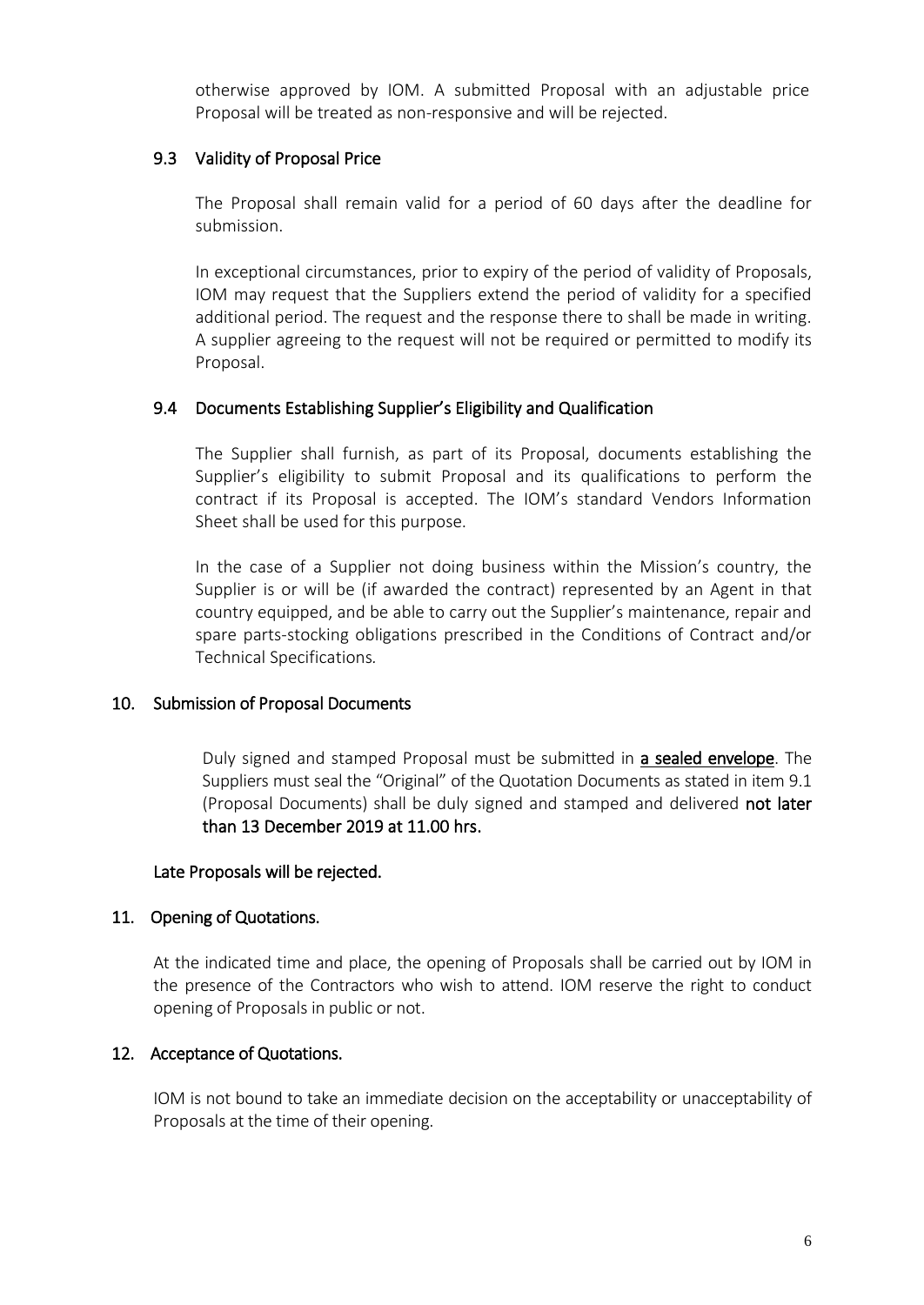## 13. Rejection of Quotations

Quotation can be rejected for the following reasons:

- (a) the Proposal is not presented in accordance with this General Instruction;
- (b) the Supplier is currently under list of blacklisted suppliers;
- (c) the Supplier offer imposes certain basic conditions unacceptable to IOM
- (d) the Contractor refuses to accept arithmetical corrections;
- (e) The Proposal is submitted after deadline .

IOM is not bound to accept any offer received and reserves the right to waive any minor defect in an offer, provided, however, that such minor defect (i) does not modify the substance of the offer and (ii) does not change the relative ranking of the Suppliers.

### 14. Evaluation

IOM shall evaluate and compare the Proposals on the basis of the following:

- (a) Completeness and responsiveness of the documents mentioned in 9.1
- (b) Compliance with technical specifications including delivery requirement
- (c) Price

Arithmetical errors will be corrected on the following basis. If there is a discrepancy between the unit price and the total price that is obtained by multiplying the unit price and quantity, the unit price shall prevail, and the total price shall be corrected. If the Supplier does not accept the correction of the errors, its Proposal will be rejected. If there is a discrepancy between words and figures, the amount in words will prevail.

### 15. Post Qualification

Prior to award, post-qualification will be carried out by IOM to further determine the selected Supplier's technical and financial capability to perform the contract. IOM shall verify and validate any documents/information submitted and shall conduct ocular inspection of the office, plant and equipment.

### 16. Award of Contract

The Supplier that has submitted the lowest evaluated Price, substantially responsive to the requirements of this General Instruction and who has been determined to be qualified to perform the contract shall be selected and awarded the contract. In the result of this selection process one or more suplliers might be selected.

IOM shall notify the selected Supplier through a Notice of Award. IOM shall also notify in writing, the other Suppliers who were not selected without disclosing the reason for rejection.